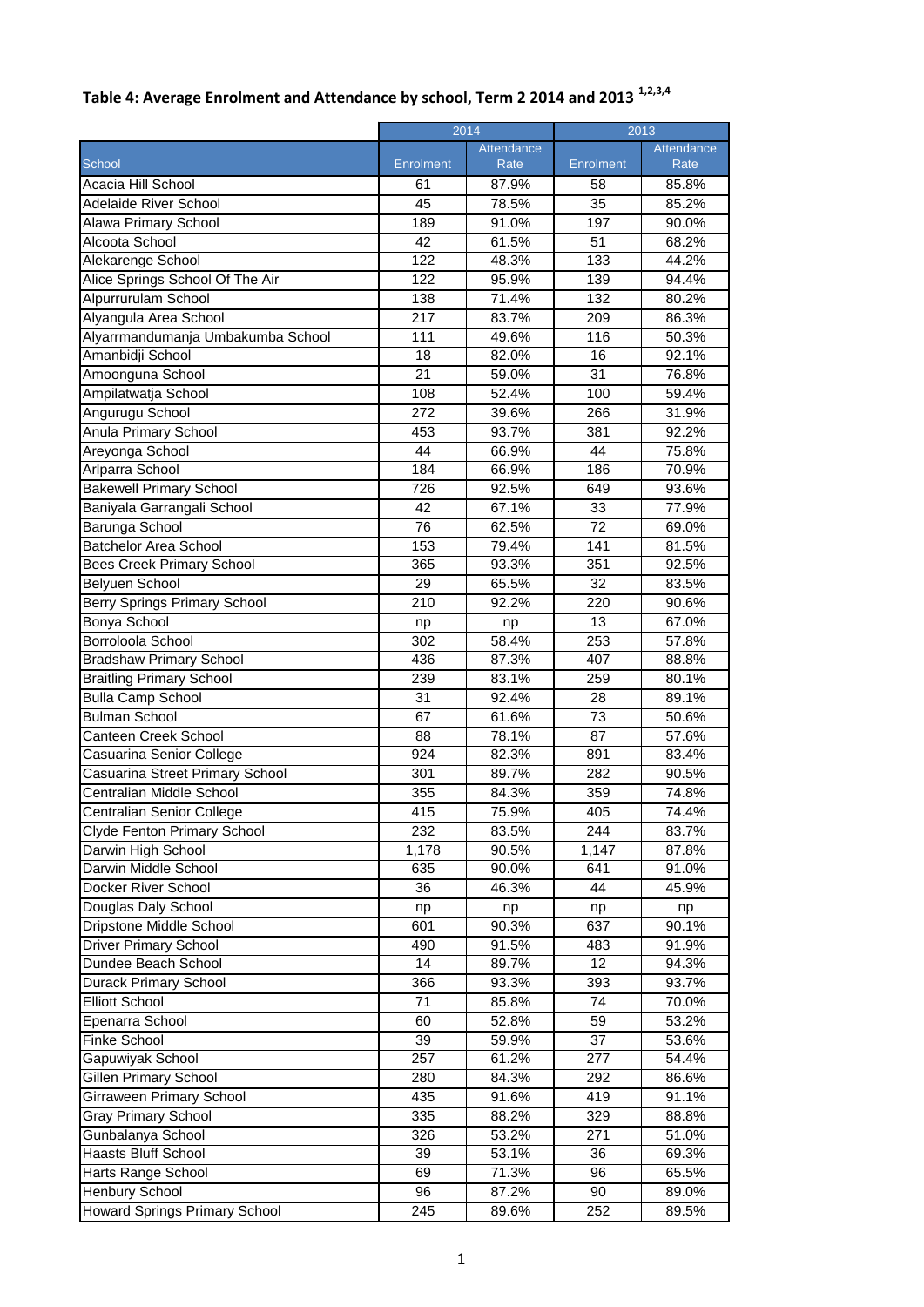|                                          | 2014             |            | 2013             |            |
|------------------------------------------|------------------|------------|------------------|------------|
|                                          |                  | Attendance |                  | Attendance |
| School                                   | <b>Enrolment</b> | Rate       | Enrolment        | Rate       |
| <b>Humpty Doo Primary School</b>         | 394              | 90.5%      | 396              | 91.7%      |
| Imanpa School                            | 22               | 71.4%      | 25               | 62.5%      |
| Jabiru Area School                       | 282              | 75.3%      | 285              | 77.6%      |
| Jilkminggan School                       | 91               | 62.5%      | 112              | 62.9%      |
| Jingili Primary School                   | $\overline{326}$ | 90.4%      | 341              | 92.2%      |
| Kalkaringi School                        | 172              | 66.2%      | 149              | 68.3%      |
| Karama Primary School                    | 229              | 87.1%      | 254              | 87.9%      |
| Katherine High School                    | 616              | 79.3%      | 613              | 71.9%      |
| Katherine School Of The Air              | 226              | 100.0%     | 244              | 99.4%      |
| Katherine South Primary School           | 387              | 86.3%      | 404              | 87.1%      |
| Kiana School                             | 15               | 83.8%      | np               | np         |
| Kintore Street School                    | $\overline{26}$  | 79.8%      | 22               | 85.4%      |
| Lajamanu School                          | $\overline{214}$ | 56.1%      | 225              | 48.7%      |
| Laramba School                           | 62               | 68.7%      | 64               | 70.6%      |
| Larapinta Primary School                 | 282              | 87.8%      | 288              | 88.2%      |
| Larrakeyah Primary School                | 368              | 91.4%      | 376              | 91.5%      |
| Leanyer Primary School                   | 522              | 92.0%      | 537              | 93.3%      |
| Ludmilla Primary School                  | 149              | 86.8%      | 142              | 85.8%      |
| MacFarlane Primary School                | $\overline{203}$ | 82.1%      | 210              | 78.1%      |
| <b>Malak Primary School</b>              | 275              | 87.8%      | 283              | 88.3%      |
| Mamaruni School                          | 58               | 68.2%      | 86               | 63.9%      |
| Maningrida College                       | 709              | 46.8%      | 655              | 42.0%      |
| Manunda Terrace Primary School           | 211              | 85.7%      | 213              | 88.1%      |
| Manyallaluk School                       | 20               | 68.8%      | 22               | 70.3%      |
| Mataranka School                         | 44               | 88.5%      | 50               | 89.0%      |
| Mbunghara School                         | 12               | 65.1%      | np               | np         |
| Middle Point School                      | 24               | 87.9%      | $\overline{24}$  | 89.5%      |
| Milikapiti School                        | 77               | 83.1%      | 77               | 85.5%      |
| Milingimbi School                        | 338              | 53.2%      | 269              | 48.7%      |
| <b>Millner Primary School</b>            | 211              | 88.7%      | 175              | 87.8%      |
| Milyakburra School                       | 39               | 64.3%      | 35               | 57.2%      |
| Minyerri School                          | 200              | 77.4%      | 198              | 76.8%      |
| <b>Moil Primary School</b>               | 307              | 88.9%      | $\overline{3}23$ | 91.2%      |
| <b>Moulden Primary School</b>            | 359              | 83.8%      | 412              | 83.4%      |
| Mount Allan School                       | 71               | 61.1%      | 79               | 51.9%      |
| Mulga Bore School                        | 29               | 52.6%      | 25               | 39.0%      |
| Murray Downs School                      | 29               | 84.2%      | 42               | 77.5%      |
| Mutitjulu School                         | 39               | 54.1%      | 35               | 64.0%      |
| Nakara Primary School                    | 537              | 93.6%      | 510              | 92.9%      |
| Nemarluk School                          | 144              | 89.1%      | 141              | 89.1%      |
| Neutral Junction School                  | 19               | 67.8%      | 13               | 78.9%      |
| Newcastle Waters School                  | np               | np         | np               | np         |
| Nganambala School                        | 19               | 84.5%      | 20               | 89.5%      |
| Nganmarriyanga School                    | 124              | 63.8%      | 105              | 76.0%      |
| <b>Ngukurr School</b>                    | 311              | 74.5%      | 308              | 57.1%      |
| Nhulunbuy High School                    | 223              | 82.4%      | 239              | 86.2%      |
| Nhulunbuy Primary School                 | 527              | 86.8%      | 542              | 89.7%      |
| <b>Nightcliff Middle School</b>          | 271              | 85.0%      | 235              | 91.1%      |
| <b>Nightcliff Primary School</b>         | 491              | 90.9%      | 500              | 91.5%      |
| Northern Territory Open Education Centre | 546              | 100.0%     | 532              | 100.0%     |
| Ntaria School                            | 203              | 62.4%      | 170              | 61.2%      |
| Numbulwar School                         | 157              | 61.1%      | 173              | 47.8%      |
| Nyirripi School                          | 42               | 50.4%      | 43               | 51.7%      |
| <b>Palmerston Senior College</b>         | 452              | 80.2%      | 499              | 78.6%      |
| Papunya School                           | 117              | 69.1%      | 106              | 55.8%      |
| Parap Primary School                     | 500              | 92.3%      | $\overline{509}$ | 93.1%      |
| Peppimenarti School                      | 38               | 87.6%      | 43               | 86.0%      |
|                                          |                  |            |                  |            |